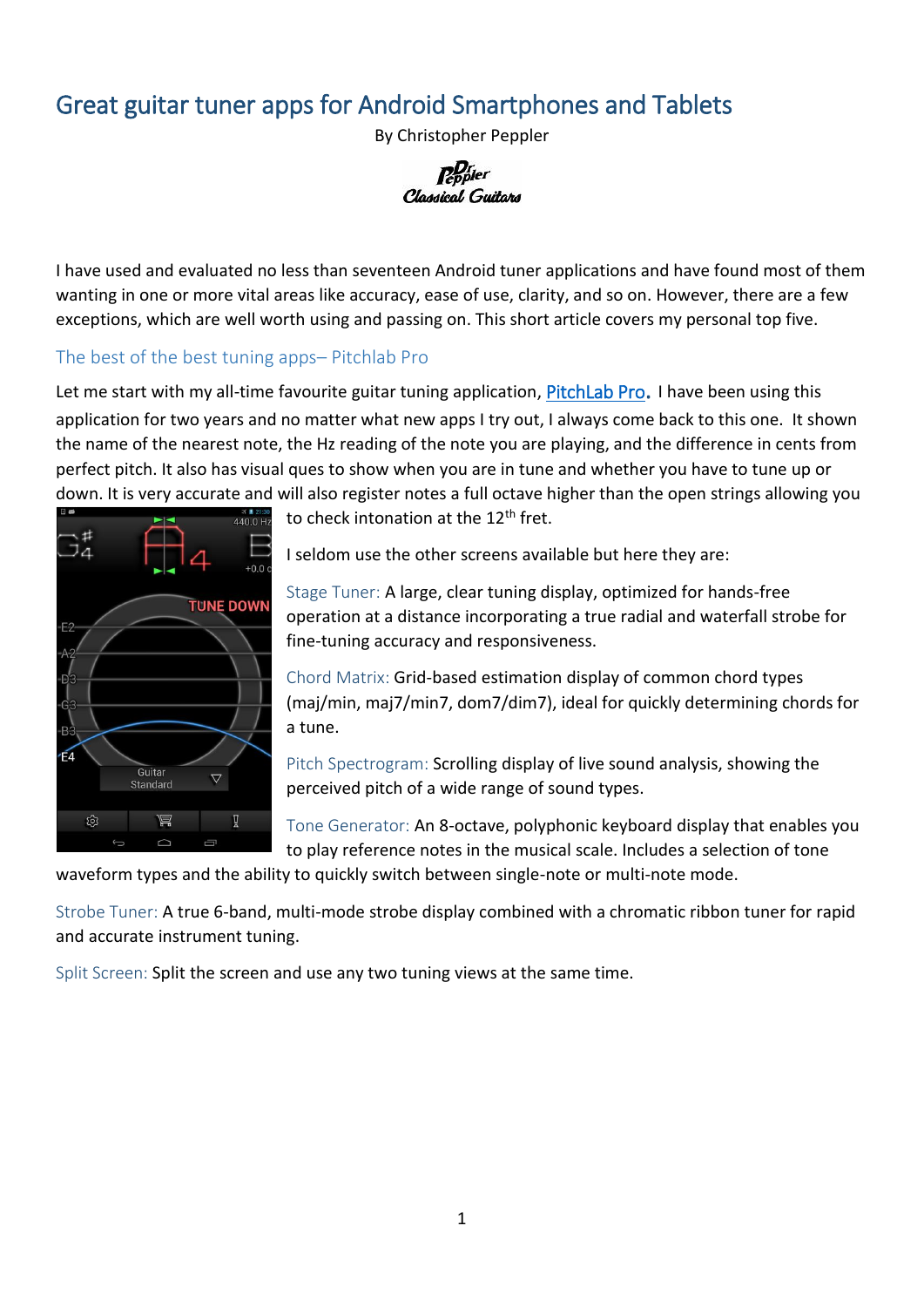#### The most useful app for tuning up new strings

The other tuner that I use from time to time, particularly when I am changing strings, is [GuitarLab](https://play.google.com/store/apps/details?id=net.theguitartunerapp&hl=en)  [Tuner](https://play.google.com/store/apps/details?id=net.theguitartunerapp&hl=en). This is an excellent application that has two unique features. Not only does it allow you to lock onto one particular string ( $6<sup>th</sup>$  String E in the illustration, but it displays arrows indicating how far you are from finetuning range. In the illustration the arrows show that the note being played is way too low. If the note played was far too high then arrows would appear to the right



of the display. This is a very useful application when fitting new strings. The other great feature is the 'Smart' mode which averages the inputs through the mic and applies a algorithm that displays a stable reading of the note you are playing. The note displayed does not therefore decay or waver as is common when tuning the higher strings. This mode is a little sow because of the computer processing required but it is quite useful.

#### An oldie but goodie tuning app reborn



A tuner that has been around for a long time is gStrings. It was replaced for a while with Waves tuner but it was then reworked from scratch and is now a very accurate and easy to use application. Two things I particularly like are the big analogue-type display, and the fact that it displays the Hz reading of the note you are playing as well as the frequency of the note you are trying to achieve. In the illustration, the note is D at 146.8 Hz shown just above the needle and the string being plucked is in a little too high at 147.1 Hz. This application also registers notes played at the  $12<sup>th</sup>$  fret and so allows you to check your intonation.